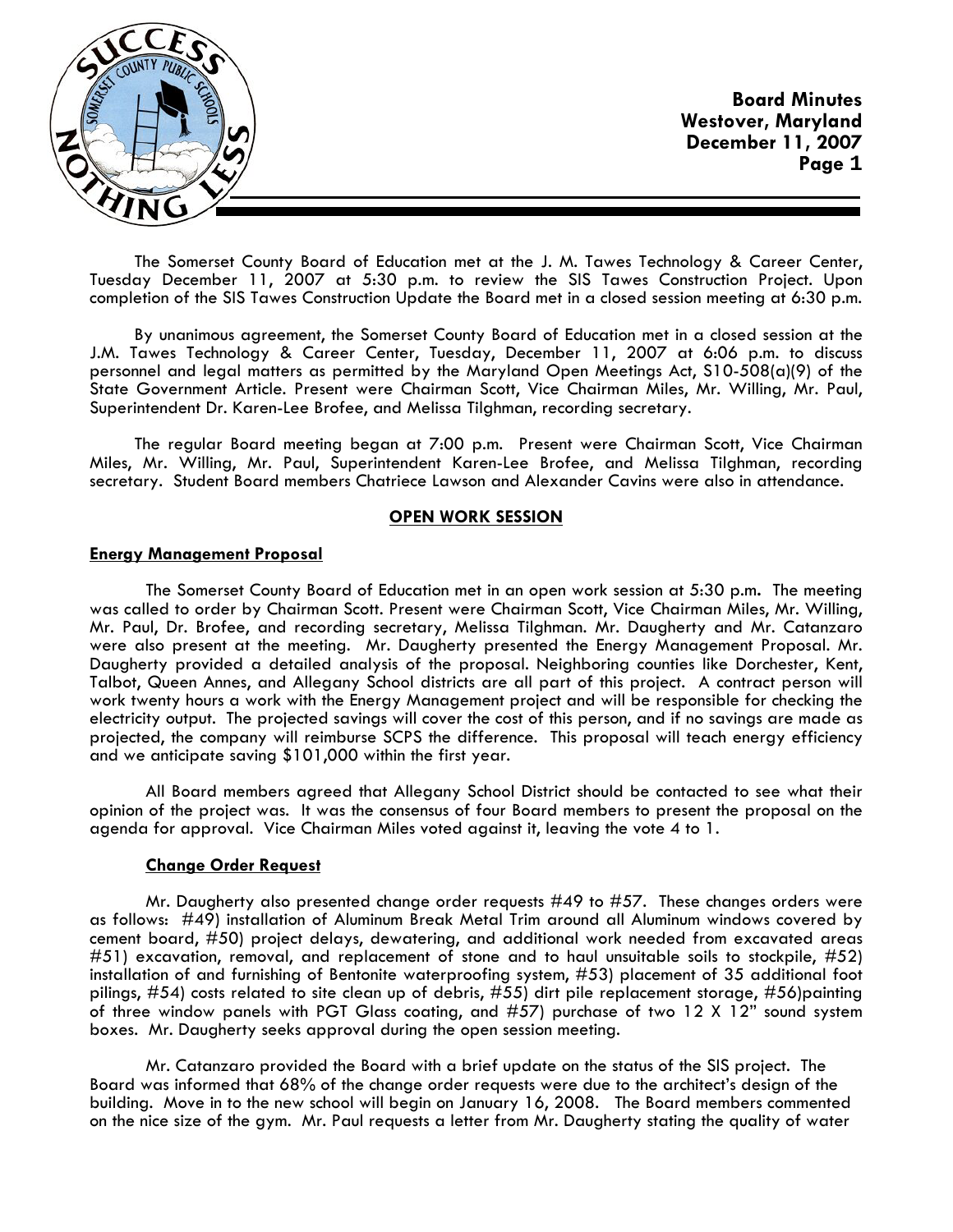at Tawes in order to justify the need of having to run a waterline down the SIS/Tawes Road.

# **REGULAR SESSION AGENDA**

# **1. Call to Order**

The meeting was called to order by Chairman Scott at 7:00 p.m.

# **2. Roll Call**

The roll was called by Melissa Tilghman indicating that all Board members and the Superintendent were present. Student Board Members Chatriece Lawson and Alexander Cavins were also present.

# **3. Declaration of Quorum**

Chairman Scott declared a quorum to be present.

# **4. Pledge of Allegiance**

Chairman Scott led the Board in the Pledge of Allegiance.

#### **5. Approval of Minutes**

 A motion was called for by Chairman Scott, moved by Mr. Willing and seconded by Mr. Paul to approve the minutes of November 13, 2007. The vote was unanimous.

# **6. Adoption of Agenda**

 A motion was called for by Chairman Scott, moved by Mr. Willing and seconded by Vice Chairman Miles to adopt the amended agenda.

# **7. Public Participation**

There was no public participation.

#### **8**. **Student Board Members' Reports**

 Student Board members Chatriece Lawson and Alexander Cavins provided highlighting reports on both ends of the School District. Chairman Scott thanked them for the informational report.

# **Annual Christmas Card Design**

 Ms. Nelson presented the Board with copies of the 2007 Annual Christmas card. This card was designed by Somerset County student Myra Betts. The Board members commented on a job well done.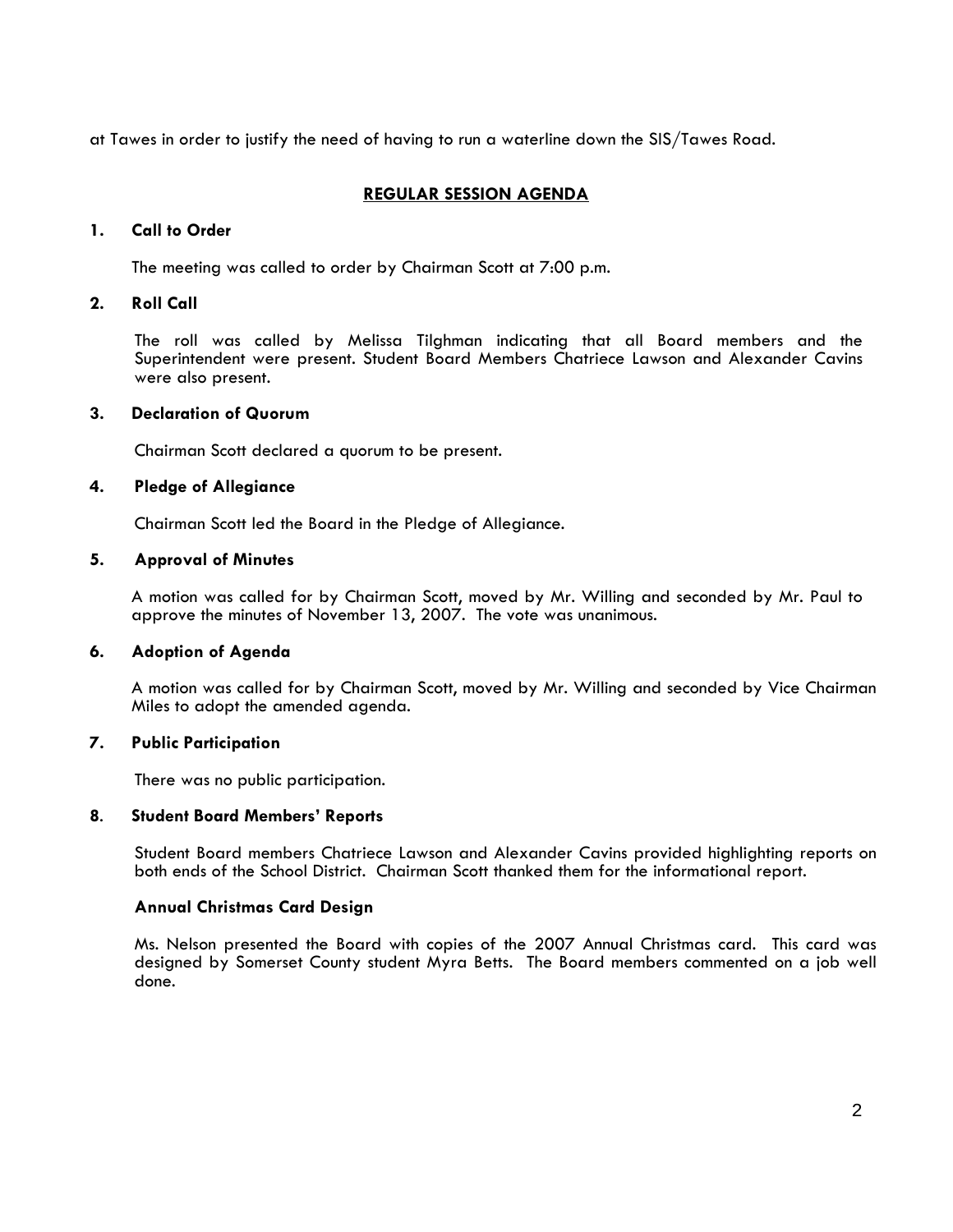# **9. Community Recognition**

Miss Carter recognized various businesses that were involved in the "Real Deal" project. This project consisted of students and businesses and was set up as "Real World" experience. Students were provided with a description of real life styles that they were to follow and given an income figure in which they were allowed to spend at various business sites. They had to stay within their budget and could not go over their allotted figure. The business would then explain their role in the "real world". The students were really involved. Business involved were All State Insurance, Crisfield Police Department, Delmarva Education Foundation, Humane Society, PNC Bank, PNC Potomac Street Branch, Tawes Insurance, Tawes Brothers Incorporation, and the Princess Anne Police Department. The Board members thanked her for her report.

# **10. Staff Recognition**

Dr. Brofee presented Traci Ennis with an award congratulating her on obtaining her National Board Certification. This was the first Somerset County teacher to receive board certification. Ms. Ennis thanked Mrs. Holland, Ms. Welch, and the Board for their support.

# **11. WHS & Academy Report.**

Mrs. Collins provided the Board with a report on Washington High School and Academy. Students are doing environmental experiments, such testing the quality of water and new extra curricular activities have been added. All core area subjects have highly qualified teachers. Teachers are collaborating with each other and continue to work on redefining benchmarks and the curriculum. Mrs. Collins provided a recap of the "Real Deal" project and stated that the students enjoyed the experience.

# **12. Coalition of Essential Schools**

The Board members viewed a presentation provided by Mr. Elebash and Mrs. Holland detailing the meaning of the Coalition of Essential Schools. This means that professional educators are providing authentic and powerful learning allowing students to reach their fullest potential. Students get the experience of learning by engaging in various creativity projects. An example of these activities is the exhibition projects where each student demonstrates and explains what they have learned to teachers, parents, and community visitors. Students, teachers, and parents collaborate together to help students excel in their education. Greenwood and Princess Anne Elementary Schools have reached affirmation. These students have excelled in student achievement, organizational and classroom learning, leadership skills, and community involvement. Chairman Scott attended the National Fall Forum and stated that it was a great learning experience. CES provides access to a network of exemplary practices and a guidance program should be implemented in the high schools.

# **OLD BUSINESS**

# **<sup>13</sup>**. **Facilities Change Order Requests**

 A motion was called for by Chairman Scott, moved by Mr. Willing, seconded by Mr. Pruitt and passed to approve Mr. Daugherty's change order requests #49-#57. The vote was unanimous.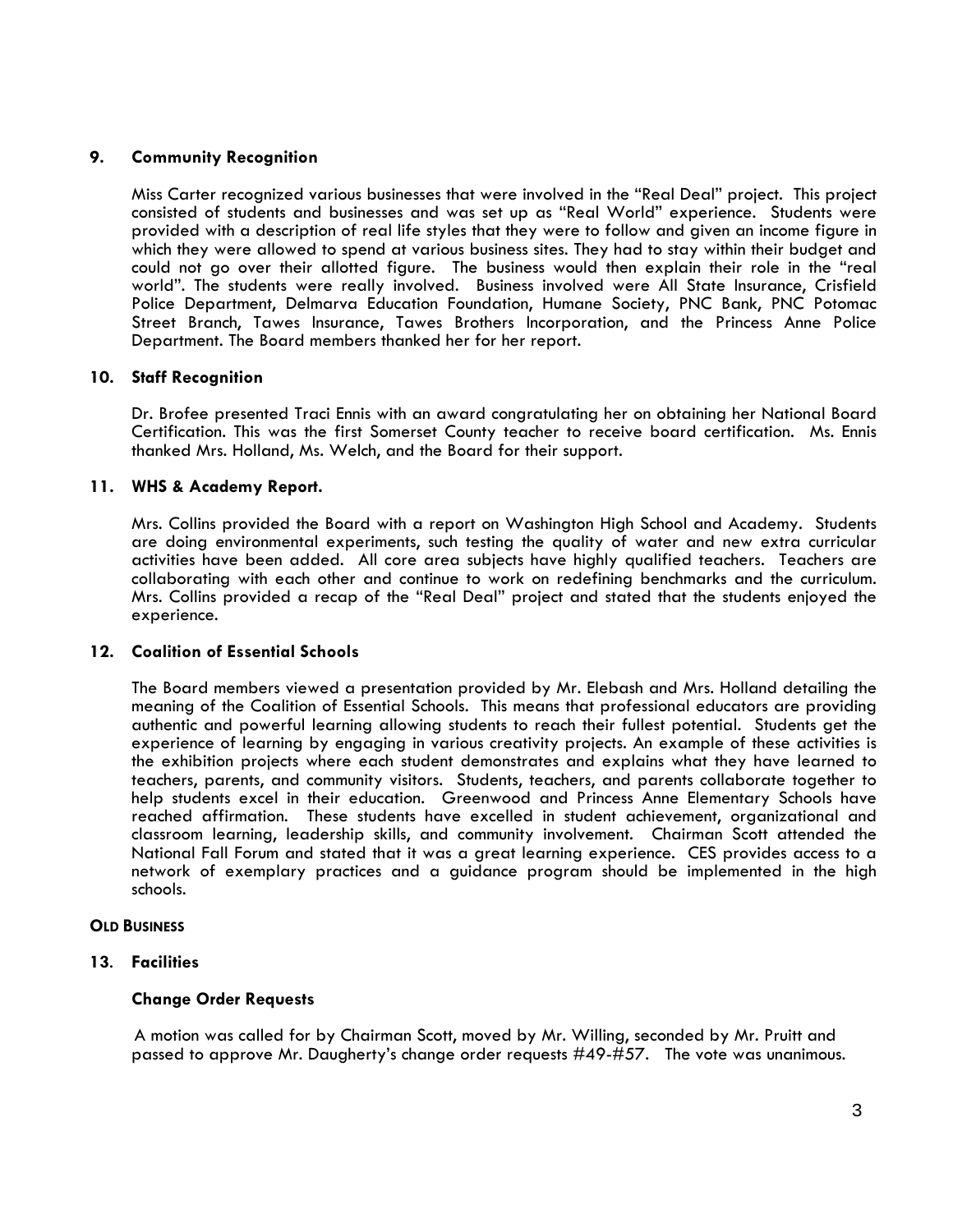# **Bus Contractors' Fuel Costs**

 A motion was called for by Mr. Paul, seconded by Vice Chairman Miles, and passed to approve the bus contractors' proposed fuel increase which will be \$.01 increase for every \$.07 fuel goes up and will be retroactive based at a rate of @\$2.90 beginning December 01, 2007. The vote was a four to one vote as Mr. Willing did not vote due to a conflict of interest. Mr. Paul requested an administrative fee schedule.

# **Policy #600-21**

Mr. Paul moved, Vice Chairman Miles seconded, and the vote was passed to approve revised policy #600-21, Attendance/Eligibility/Pupil Assignment. The revision states that Somerset County Public School system employees and University of Maryland Eastern Shore employees who live outside of Somerset County and wish to have grandchildren for whom they provide care attend Somerset County Public Schools in the regular program of education, should write a letter to the Superintendent of Schools requesting permission. Permission is contingent upon Board approval. If permission is granted, tuition will be waived. The vote was unanimous.

# **Physician's Assistant Program**

A motion was called for by Chairman Scott, moved by Mr. Paul, and seconded by Mr. Willing to approve the Physician's Assistant Program. The athletic trainer will supervise the assistant. Betsy Thomas will supervise the assistant at Washington High School. The vote was unanimous.

#### **NEW BUSINESS**

#### **14. New Business**

#### **Facilities**

# **Clean Energy Schools Initiative and Windswept Grant Program**

A motion was called for by Chairman Scott, moved by Mr. Paul, and seconded by Mr. Willing to approve Mr. Daugherty's Clean Energy Schools Initiative and Windswept Grant Program. The vote was passed with all Board members in agreement

#### **SIS Transition**

Mr. Pruitt moved, Mr. Paul seconded, and it was passed to approve the Superintendent's request to announce and distribute the calendar for the Somerset 6/7 Intermediate's move to the new school. The vote was unanimous. On January 16 & 17 students will be bused to and from the new school. On January18 teachers and staff will begin moving to the school. Somerset 6/7 Intermediate students will be given an extended vacation beginning January 18, - January 23, 2008. Students will return to school on January 24, 2008 to begin learning in the new Somerset 6/7 Intermediate School. The make up day for the 6<sup>th</sup> and  $7<sup>th</sup>$  grade students will be April 18, 2008.

# **High School Assessment Update**

Mr. Bloodsworth provided the Board members with results from the feedback relating to assessment test challenges. The diagnostic tool is not efficient enough. He reported that the ECR's and BCR's will be gradually phased out, but not until 2009. As of now, the 2009 student cohort must pass all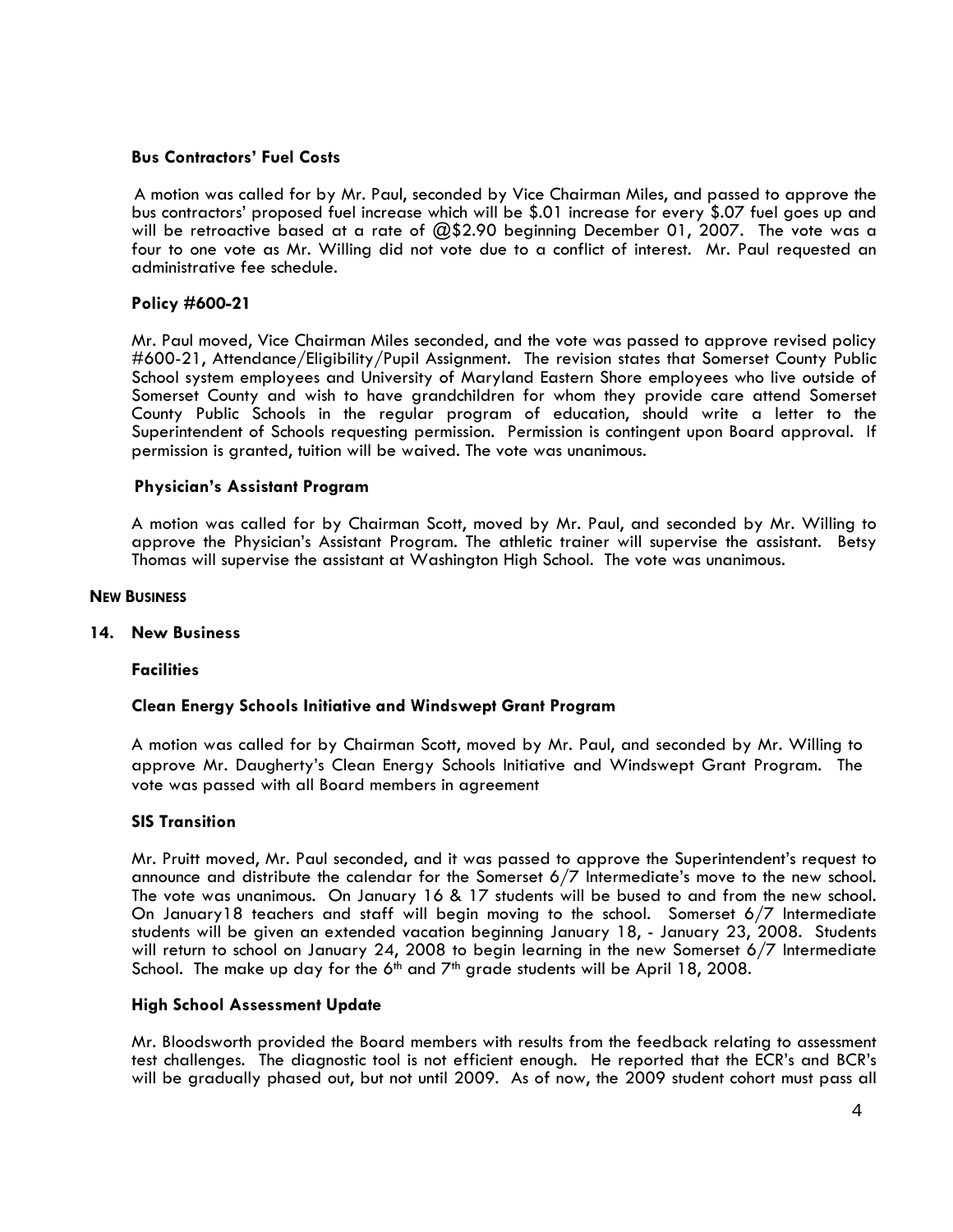four assessment tests or score a 1602 total in order to graduate. To date, 106 of this cohort have passed the assessments, with about 75 more in need of passing it. Students, parents, and counselors will meet to decide what steps should be taken for students to pass assessments.

#### **Policies**

#### **Policy #500-17, Special Education**

Mrs. Reich presented revised policy #500-17, Special Education to the Board for their review and study for a vote at the next Board meeting. This policy was rewritten to be aligned with state regulations.

#### **Jason Powell' Senior Year Completion**

Mr. Pruitt moved and Mr. Paul seconded to approve Dr. Brofee's request to allow Jason Powell to complete his senior year of education at Washington High School. The vote was unanimous.

# **Policy #700-54, Tenure for Unit I Employees**

Mr. Lawson requests that the Board review revised policy #700-54, Tenure for Unit I Employees, for approval at the next Board meeting. The change will require employees to be certificated before they can gain tenure.

#### **Human Resources Report**

New Hires, Retirees, and Resignations

A motion was called for by Chairman Scott, moved by Mr. Willing and seconded by Mr. Paul to approve Mr. Lawson's Human Resources report. 1) Resignations: Joan Hill-Dashiell, 2) New Hires: Caren French and Vicki Evans, and 3) Reassignments: Karen Bowden and Dawn Evans. The vote was unanimous.

#### **Out of State Travel**

Mr. Lawson provided the employee Out of State Travel to the Board for informational purposes only.

#### **Finance Report**

#### **Independent Audit**

Mr. Paul moved and Mr. Pruitt seconded to approve Mrs. Miller's request to advertise for a new auditing contract as the contract with Pigg/Krahl & Stern has expired. The vote was passed with a unanimous decision.

#### **Monthly Finance and Food Service Reports**

Mrs. Miller provided the Board with the monthly finance and food service reports. The Food Service Report showed negative marks. This was due in part to auditing demands which caused the November reimbursement reports to be delayed. Chairman Scott thanked her for the information.

# **Category Transfers**